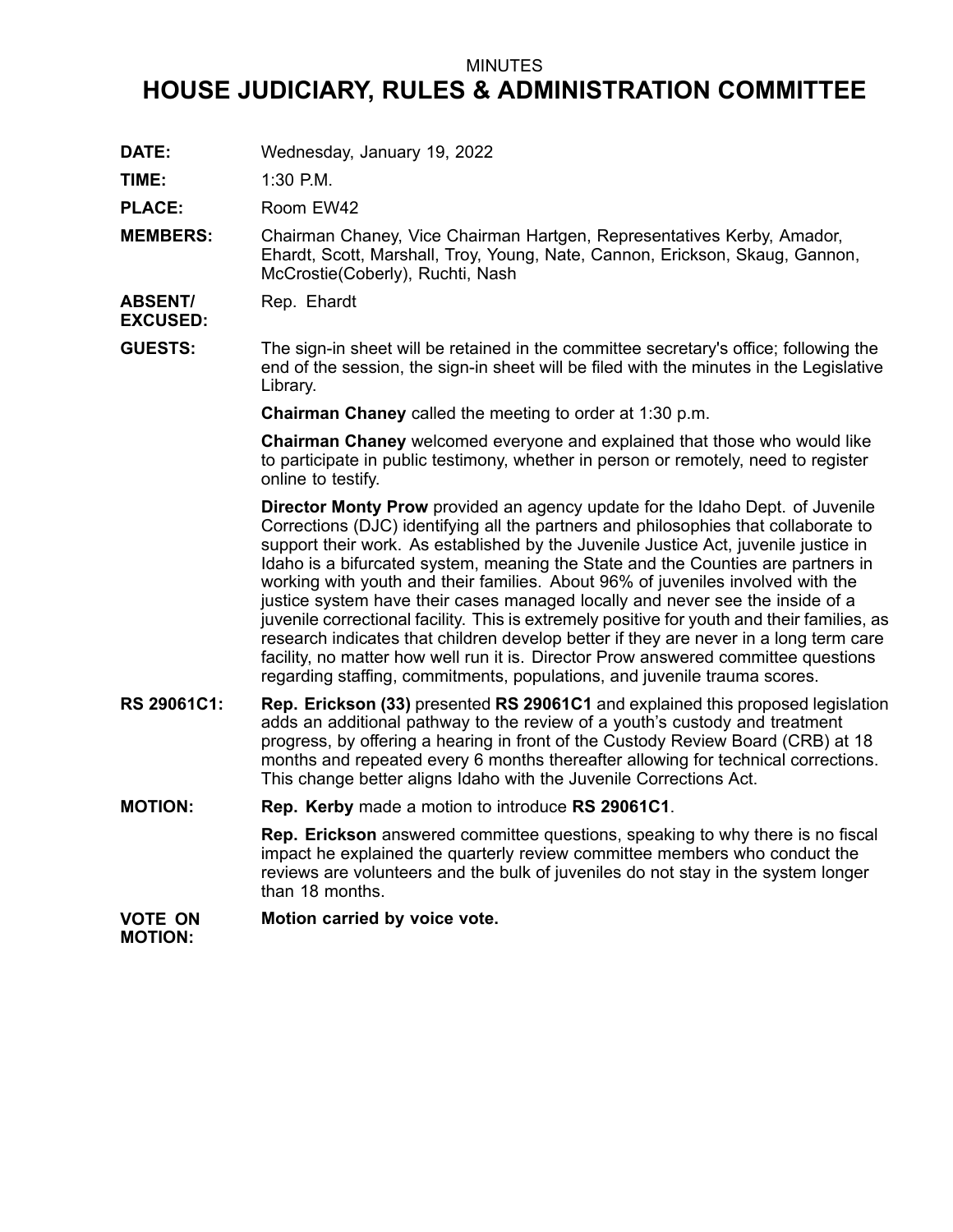- **RS 29070C1: Rep. Erickson** presented **RS 29070C1** and explained this proposed legislation expands protections regarding sight and sound separation, and jail removal, for juveniles, and it better defines when <sup>a</sup> juvenile can legally be held in an adult jail or lockup. **RS 29070C1** better aligns Idaho with national research and the Juvenile Justice and Delinquency Prevention Act (JJDPA) standards which stipulate the separation of juveniles from adults. Responding to committee questions Rep. Erickson explained JJDPA's role is to set national standards connected to best practices concerning juvenile commitments, and juvenile corrections align with these standards because they have proven to be good for Idaho.
- **MOTION: Rep. Hartgen** made <sup>a</sup> motion to introduce **RS 29070C1**. **Motion carried by voice vote.**
- **RS 29072C1: Rep. Erickson** presented **RS 29072C1** and explained that this proposed legislation relocates the description of the informal adjustment diversion process from Code 20-511 to Code 20-520, placing it nearer to other post-petition options in Code, and thus creating greater clarity regarding diversion processes.
- **MOTION: Rep. Hartgen** made <sup>a</sup> motion to introduce **RS 29072C1**. **Motion carried by voice vote**.
- **H 443: Rep. Furniss (35)** presented **H 443** and explained this bill has involved significant effort and collaboration, and it just creates an account, which does include parameters; however, the actual funding comes from the Appropriation Committee. It also repeals <sup>a</sup> section of Code called leadership premiums which are expected to result in significant savings, almost 20 million dollars, which can then be put toward the future funding of this change. This bill is the product of <sup>a</sup> task force that was assigned to assist Idaho teachers and education staff to be more effective and efficient with their health insurance. Currently, it is legal for schools to enter into the State employee insurance pool. When any agency goes into the employee pool there is <sup>a</sup> pool requirement where <sup>a</sup> similar contribution to <sup>a</sup> self funded reserve account is made, and this keeps health insurance claims pooled and funded. This bill creates the account needed to hold <sup>a</sup> teacher and education staff reserve. Rep. Furniss further explained why <sup>a</sup> reserve account is necessary and how <sup>a</sup> reserve account works to cover Idaho's uncapped liability in this area. Additionally, this bill establishes limits for the amount that can be allocated per school district and outlines how to handle situations in which the demand exceeds available funds. This bill sunsets in two years.

**Rep. Furniss** responded to committee questions, explaining that the entire State Employee Insurance plan will have an RFP in one year and insurance carriers will be able to submit bids at that time in <sup>a</sup> competitive bid process.

### **Rep. Furniss declared <sup>a</sup> Rule 80**.

Continuing in response to questions **Rep. Furniss** explained that the money appropriated for this purpose does not go to the schools, it goes directly to the claims fund when the school enters into the state employee pool.

## **MOTION: Rep. Kerby** made <sup>a</sup> motion to send **H 443** to the floor with <sup>a</sup> **DO PASS** recommendation.

**Rep. Furnis** responded to additional Committee questions of <sup>a</sup> very specific technical financial nature.

**Tara Harrison**, Government Affairs Director at Regency Shield of Idaho spoke **in opposition** to **H 443** and stated her organization supports increasing the quality of health insurance benefits for teachers and educational employees. However, if the bill is passed, Regency Shield who currently provides insurance services in some of the school districts, will not be afforded an opportunity to compete in continuing to provide services initially and so she is requesting more time to develop the bill.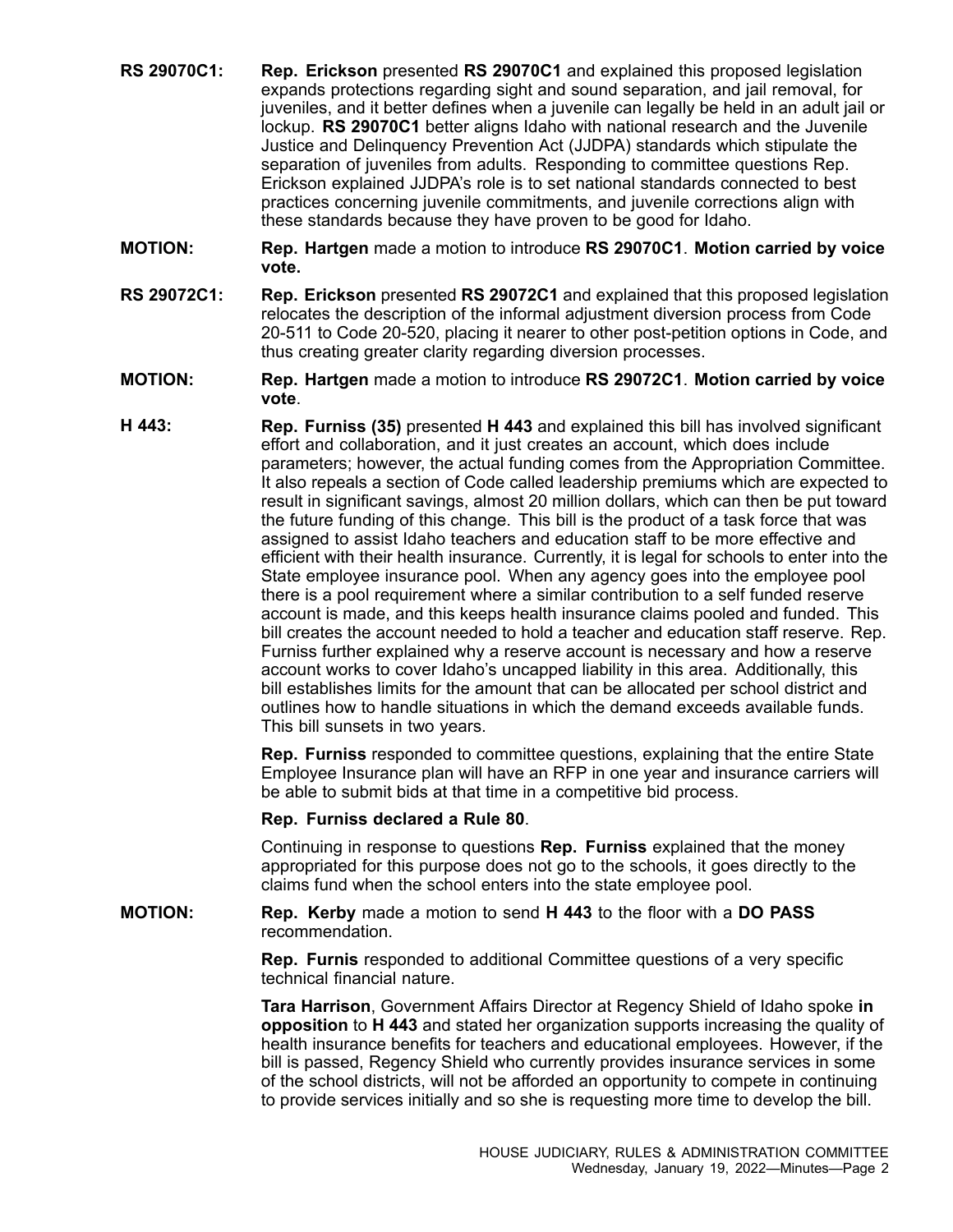**Paul Stark**, Executive Director of the Idaho Education Association spoke **in support** of **H 443** saying that currently, 50% of the educator workforce is actively considering leaving employment in the districts. The costs of health care are part of the problem and it is particularly onerous in the rural districts that lack the economy of scale. This bill will help attract and retain qualified educators in all the districts.

**Fred Birnbaum** testified **in opposition** to **H 443** saying the fiscal note does not correctly reflect the actual costs associated with this change, and the speed in which it's been presented has excluded proper input.

**Andy Grover**, Ex. Director of Idaho Association of School Administrators (ISA), spoke **in support** of **H 443**, saying it is <sup>a</sup> unique opportunity for school districts and charter schools to access funding for buy-in to the State insurance plan. It is <sup>a</sup> much needed boost to the morale of the Idaho education community where districts across the state are struggling, sometimes even closing due to lack of labor.

**Brody Aston**, contact lobbyist with Westerberg Associates and representing Select Health spoke **in opposition** to **H 443**. He said he cannot support <sup>a</sup> 75 million dollar fund being created to support one plan administered by one insurer. His client supports improving insurance for Idaho educators but through open markets and competition adding that more time needs to be invested in this bill to find better solutions.

- **MOTION: Rep. Troy** made <sup>a</sup> motion to amend the agenda and extend adjournment to 5:00 p.m.
- **SUBSTITUTE MOTION: Rep. Skaug** made <sup>a</sup> substitute motion to hold **H 443** to <sup>a</sup> time certain, specifically to the next meeting of the JRA Committee.

**ROLL CALL VOTE ON MOTION:** Chairman Chaney clarified the vote is on the motion to extend the meeting to 5:00 p.m. **Motion carried with <sup>a</sup> vote of 9 AYES and 7 NAYES**. **Voting in favor** of the motion: **Rep. Hartgen, Kerby, Marshall, Troy, Gannon, McCrostie(Coberly), Ruchti, Nash, Chaney. Voting in opposition** to the motion: **Rep. Amador, Scott, Young, Nate, Cannon, Erickson, Skaug.**

> **Blake Youde** testified on behalf of the Idaho Charter School Network **in support** of **H 443** saying it provides the options for them to choose <sup>a</sup> health insurance plan that they believe best serves their teachers and other educational employees.

**Quinn Perry**, Deputy Director of the Idaho School Board Association spoke **in support** of **H 443** saying it gives Districts and Charter Schools the choice to buy into the State plan and it will benefit many educational employees.

**Rep. Furniss** responded to committee questions stating that conversations with other insurance providers has occurred prior to the introduction of **H 443** and that allowing more time to develop and digest this bill will not improve this legislation.

**SUBSTITUTE MOTION: Rep. Skaug**, again made <sup>a</sup> substitute motion to hold the bill to <sup>a</sup> time certain, specifically to the next JRA Committee (01/25/22) meeting.

**ROLL CALL VOTE: The motion failed by <sup>a</sup> vote of 4 AYE and 12 NAY. Voting in favor** of the motion: **Rep. Scott, Young, Nate, Skaug. Voting in opposition** of the motion: **Rep. Hartgen, Kerby, Amador, Marshall, Troy, Cannon, Erickson, Gannon, McCrostie(Coberly), Ruchti, Nash, Chaney.**

> **Chairman Chaney** re-stated that the original motion to send **H 443** to the floor with a **DO PASS** recommendation is now before the Committee.

**VOTE ON MOTION: Motion carried by voice vote. Rep. Scott and Nate** requested they be recorded as voting **NAY**. **Rep. Furniss** to sponsor the bill on the floor.